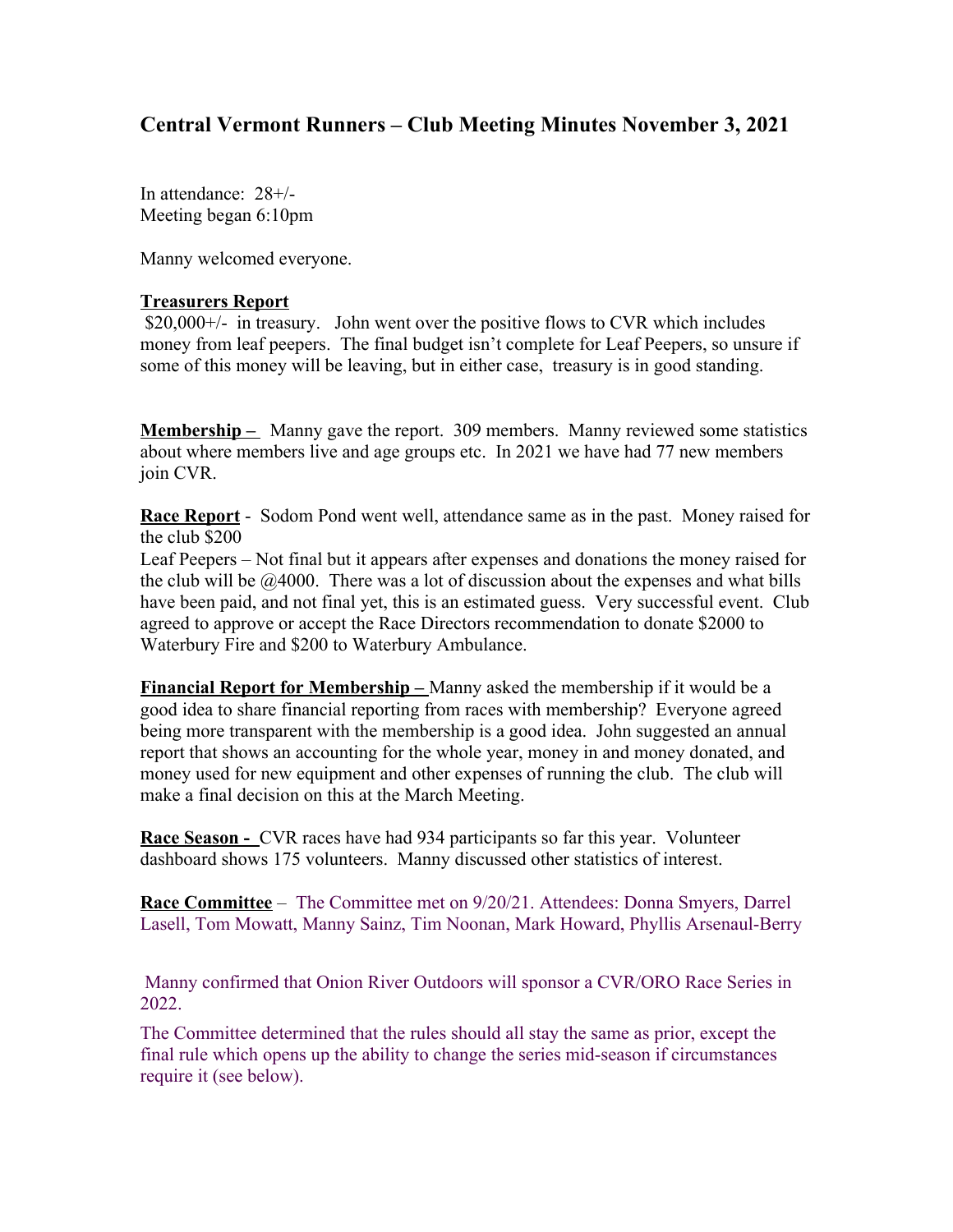We will combine trail racing and road racing in the series with no separate trail series. There will be 3 trail races and 10 road races as indicated in the following proposed calendar.

| Series?        | Date            | <b>Race Name</b>               | <b>Race Director</b> | Comments    |
|----------------|-----------------|--------------------------------|----------------------|-------------|
| Yes            | 12/31/21        | NYE <sub>5K</sub>              | Manny S              | Jennifer D  |
| N <sub>o</sub> | $2/5$ or $2/12$ | Mill Stone Snow Shoe 5K        | Jackie J             | Date TBD    |
| <b>Y</b> 10M   | 4/16            | Paul Mailman 10 Miler          | Andy and Kari        |             |
| N <sub>o</sub> | 4/24            | <b>Mutt Strutt</b>             | <b>Need RD</b>       | May need RD |
| Yes            | 5/8             | <b>Adamant Half Marathon</b>   | Donna S              | Chris co-RD |
| N <sub>o</sub> | 5/21            | Barre Town Spring Run 5K       | Need RD              |             |
| Yes            | 6/11            | Capital City Stampede 10K      | Shannon S            |             |
| Yes            | 7/9             | <b>Bear Swamp</b>              | Tim <sub>N</sub>     |             |
| Yes            | 7/30            | <b>Barre Heritage Trail 5K</b> | Jackie J             |             |
| Yes            | 8/11            | Berlin Pond 5 Miler            | Sue and Bob          |             |
| Yes            | 9/3             | NSB <sub>5</sub> K             | NSB+Rowly            |             |
| <b>Y 10K</b>   | 9/10            | <b>Groton Trail Races</b>      | Mark Howard          |             |
| Yes            | 9/21            | Sodom Pond 4 Miler             | Tim <sub>N</sub>     |             |
| Yes            | 10/2            | Leafpeepers Half & 5K          | <b>Will Robens</b>   | & committee |
| N <sub>o</sub> | 11/5,12         | Fallen Leaves 5K's             | Tim <sub>N</sub>     | Donna 11/19 |
| 2023           | 12/31/22        | NYE <sub>5K</sub>              | <b>Need New RD</b>   |             |

Here is the proposed schedule for CVR Races.

Additional Races in Series:

Kaynor's Sap Run, GMAA, Date TBD

ORO Montpelier Trail Race, June 18

Montpelier Mile, July 3, ORO w/ Montpelier Alive

Membership approved the race series as discussed above.

**Race Directors** – Manny reminded the membership we still don't have race directors for Mutt strut and Barre Town Spring Run – Anyone interested contact Manny.

**CVR Survey Results -** A survey was sent out to the membership asking 54 different questions about the club about events about participation. Manny tried to share the results in a summary fashion as there is a lot of information in the survey, it would be difficult to cover it all. There was a lot of discussion about some of the results Manny shared. The membership agreed a committee needs to be formed to continue to review